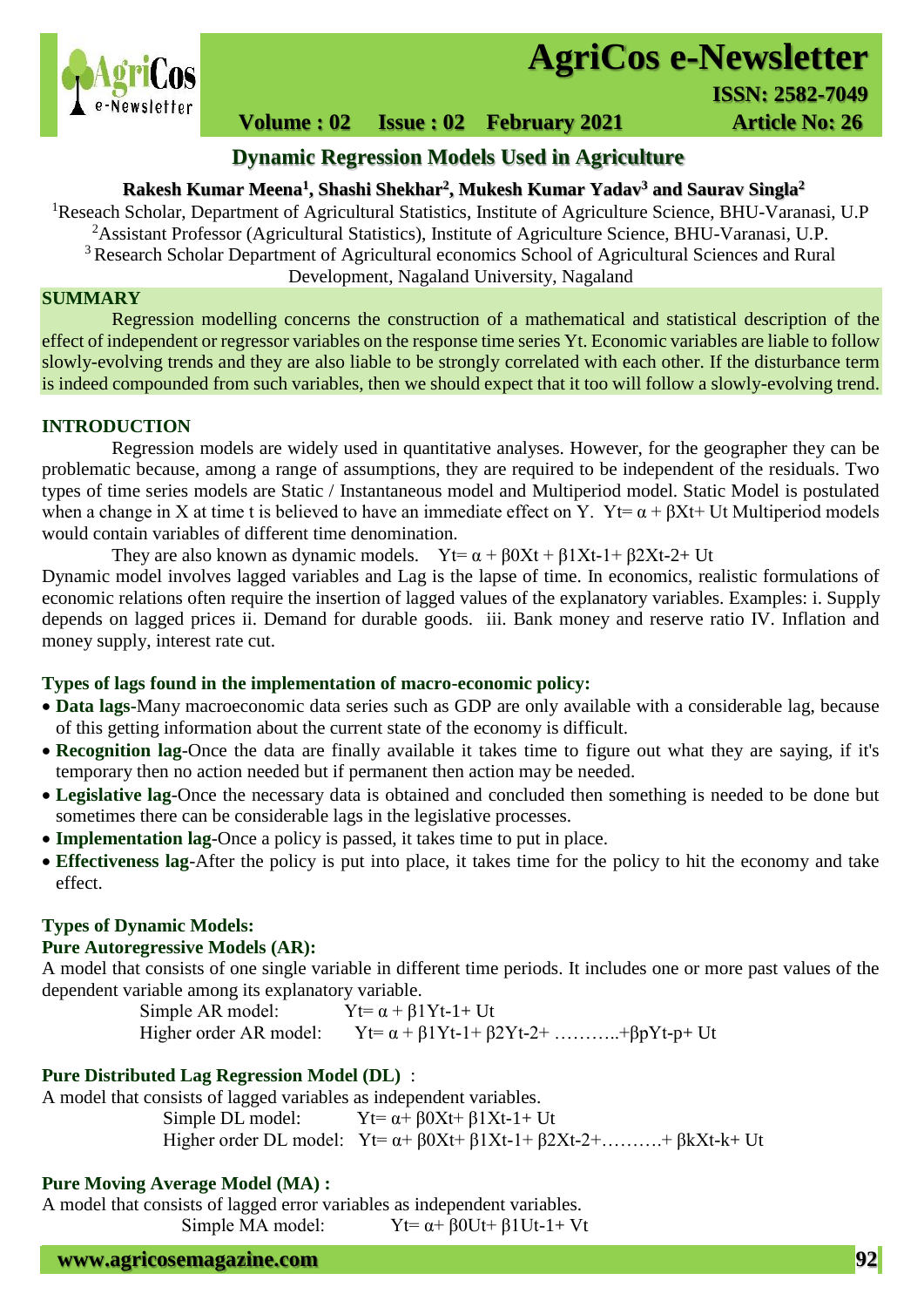Higher order MA model:  $Yt = \alpha + \beta 0Ut + \beta 1Ut - 1 + \beta 2Ut - 2 + \dots + \beta pUt - q + Vt$ 

#### **Mixed Models**

 a. AR-MA models: Yt= α + β1Yt-1+ β2Yt-2+ ………..+βpYt-p+ γ0Ut+ γ1Ut-1+γ2Ut-2+……….+ γpUt-q+ Vt b. AR-DL models:  $Yt = \alpha + \beta 1Yt-1+\beta 2Yt-2+\dots+\beta pYt-p+\alpha 0Xt+\alpha 1Xt-1+\alpha 2Xt-2+\dots+\alpha qXt-q+Vt$ 

#### **Distributed Lag Model:**

In regression analysis involving time series data if model include the current but also past values of explanatory variable it is called a distributed lag model. The general form of distributed lag model with k period lag is

 $Yt = α + β<sub>0</sub>Xt + β1Xt-1+ β2Xt-2+$ ……...+βkXt-k+ Ut

where, Individual coefficients β's are called lag weights and the collectively comprise the lag distribution, β0 -Impact multiplier (short run multiplier), βt-Intermediate / interim multiplier of order t, Σ βk - Long run multiplier or total distributed lag multiplier.

The distributed lag model can also be written as

$$
Yt = \alpha + \sum_{k=0}^{p} \beta_i Xt - p + Ut
$$

#### **Estimation of DL model:**

There are two Methods of estimation a. Adhoc Estimation Method b. Aproiri Approach

#### **Adhoc Estimation Method:**

This method of estimation was given by Alt and Tinbergen Yt=  $\alpha$ + β0Xt+ β1Xt-1+ Ut (one lag) Yt=  $\alpha$ + β0Xt+ β1Xt-1+ β2Xt-2+Ut (two lag)  $Yt = \alpha + \beta 0Xt + \beta 1Xt - 1 + \beta 2Xt - 2 + \beta 3Xt - 3 + Ut$  (three lag) Sequential procedure continues till βiis found insignificant or changes sign.

#### **Example:**

 $Yt= 8.27 + 0.171$  Xt  $Yt= 8.27 + 0.111 \text{ Xt} + 0.064 \text{ Xt}$ -1 Yt= 8.27 + 0.111 Xt+ 0.064 Xt-1-0.005 Xt-2 In above example the sign of coefficient of Xt-2changes, thus the sequential procedure stops at lag 2.

#### **Drawbacks:**

- There is no a priori guide to decide what is the maximum length of lag.
- As we use successive lags, one is left with fewer degrees of freedom (n-k). One observation is lost and the burden of one more coefficient increases because addition of one lag variable make us loose one sample point and the sample size is reduced.

 $(n-1)-(k+1) = n-k-2$  {additional coefficient & reduced sample size}

 $(n-2)-(k+2) = n-k-4$ 

- Successive values of explanatory lag variables are highly correlated leading to multicollinearity problem. Eg: Xt, Xt-1 and Xt-2are same variables.
- Lag selection is purely based on statistical significance, and so these procedures are not based on theoretical considerations, exploratory and are accused of data mining.

#### **Apriori Restrictions Method:**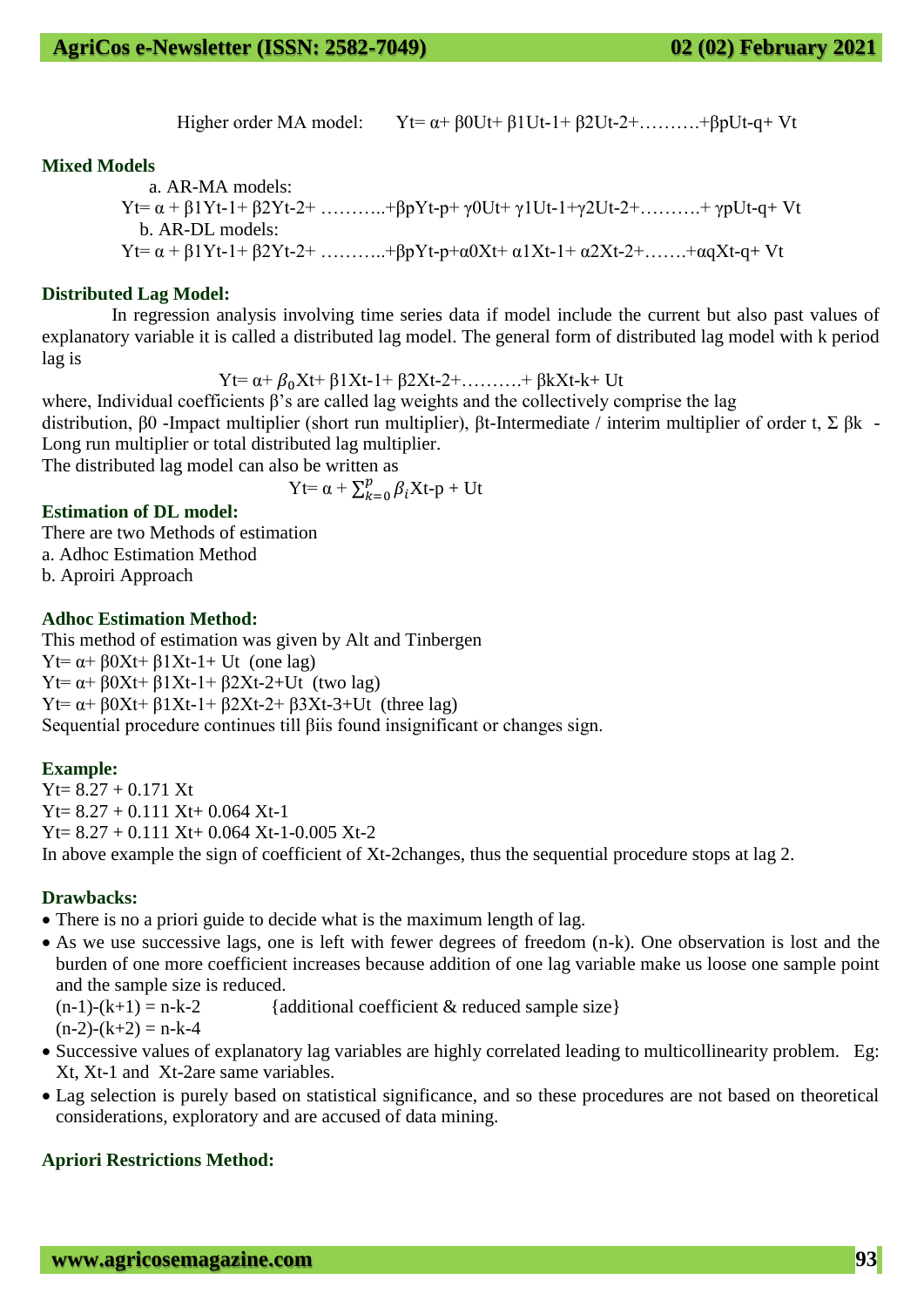In this method prior restrictions are given on the distributed lag model coefficients. Pattern of regression coefficients is prior assumed.

Two types of apriori methods :

- Koyck's Approach
- Almon's Approach

## **Koyck's Approach:**

It was given by L.M. Koyck. This method assumes that effect/ impact decreases with time and it decreases geometrically. Thus, Koyckmodel is a geometric lag model: βi= β0 λi, i= 1,2,3……. ∞ . In this figure,  $\lambda$  is the rate of decline/decay ( $0 < \lambda < 1$ ) and  $1-\lambda$  is the speed of adjustment. We can see that as lag increases the impact decreases.

Long term impact in the distributed lag model is

 $Σβi= β0+ β1+ β2+ ...$ 

 $= 80+ 80\lambda 1 + 80\lambda 2 + \ldots$ 

 $= \beta 0(1 + \lambda + \lambda 2 + \dots)$ 

 $Σβi = β0[11−λ]$  (geometric series)

•Median lag -It is the time required for 50% of the total change in Y following a unit sustained change in X. Koyck'sMedian  $\log = \log 2 \log \lambda$ 

•Mean lag -It is the weighted average of all the lags involved, with the respective βcoefficients serving as weights. Koyck'sMean lag = λ1−λ

•Both median and mean lag would characterize the speed of change in distributed lag models.

•With the estimation of  $\alpha$ ,  $\beta$ 0 and  $\lambda$ , we could estimate the entire regression coefficients.

•In this method of estimation we would lose only one data point in a sample and prevents the lose of additional degrees of freedom.

•Thus, the infinite distributed lag model was converted into simple autoregressive model.

 $DL \rightarrow AR \quad [KOYCK's Transformation]$ 

## **Drawback:**

The inclusion of Yt-1may lead to biased estimation if Yt-1and Ut are correlated.

• Vt will be autocorrelated even if Ut is not auto correlated because  $Vt= Ut-λUt-1$ 

## **Example:**

Let us take a consumption function  $Ct = -38.11 + 0.52 \text{ YDt} + 0.46 \text{ Ct} - 1$ S.E.  $(0.12)$   $(0.12)$   $R2=0.998$ t-ratios [4.44] [3.74]

## **Sol:**

In the above given equation, λ= 0.46 and  $β0 = 0.52$  thus,  $α= α*1-λ= -38.111-0.46= -70.57$ <br>Mean lag =  $λ1-λ= 0.461-0.46= 0.85$  Median lag = log2logλ= l Median lag =  $log2log\lambda = log2log0.46= 0.8926$ As we know,  $\beta i = \beta 0 \lambda i$ Then  $\beta$ 1=  $\beta$ 0 $\lambda$ = 0.52 x 0.46 = 0.24  $\beta$ 2=  $\beta$ 0 $\lambda$ 2 = 0.52 x (0.46)2= 0.11 Thus, the distributed lag model using KOYCK's approach is  $Ct = -70.57 + 0.52 \text{ YDt} + 0.24 \text{ YDt} - 1 + 0.11 \text{ YDt} - 2 + \dots + \text{ Ut}$ Where,  $C_t$  = Current purchases of goods and services YDt= Current levels of disposable income YDt-1, YDt-2= Past levels of disposable income